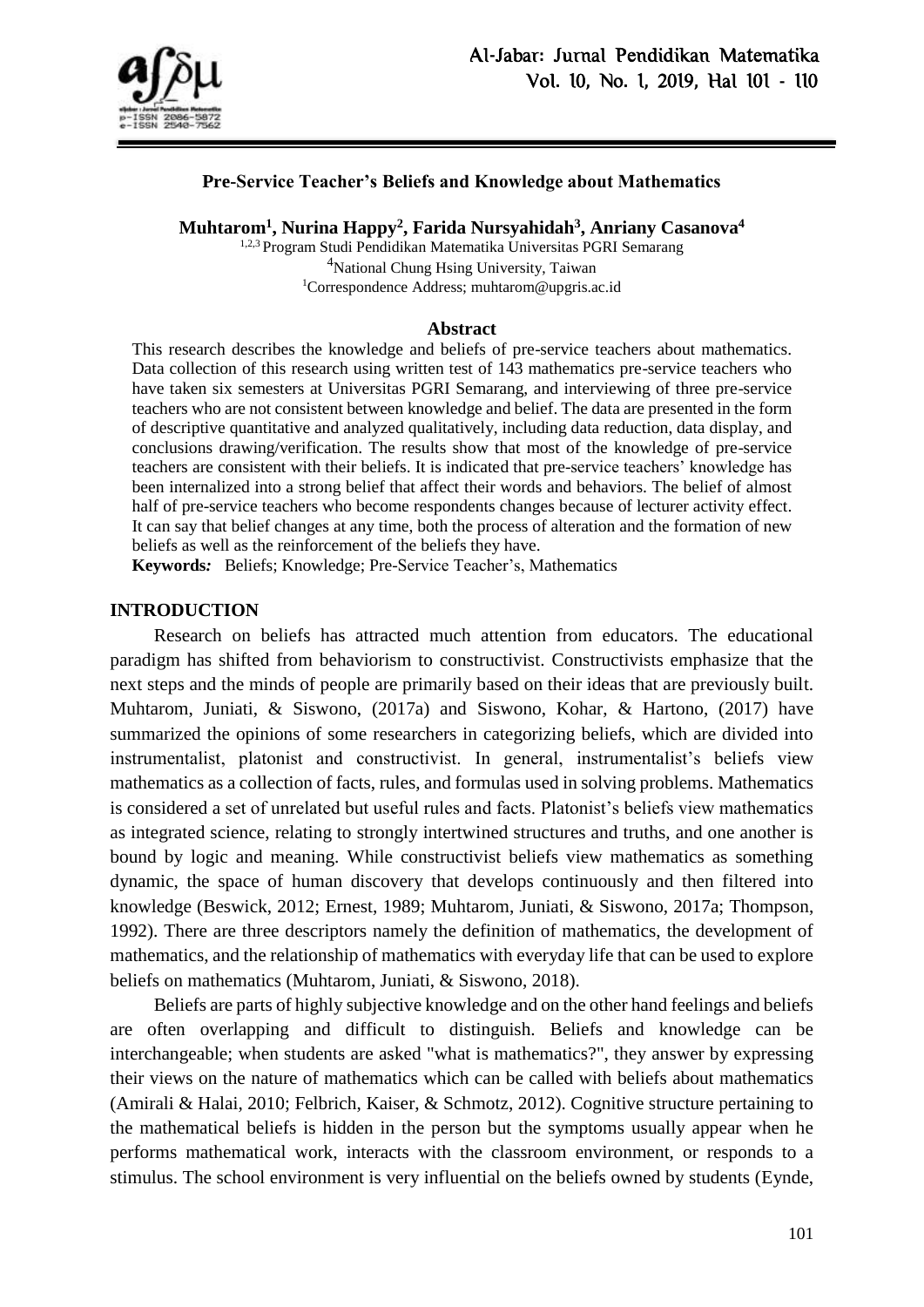Corte, & Verschaffel, 2002). Beliefs reflects the individual's philosophy on the nature of knowledge and how to acquire it which influences the decision-making. Mathematical beliefs can be considered as individual perspectives on how to engage in math tasks and pedagogical practices (Mkomange & Ajegbe, 2012; Muhtarom, Juniati, & Siswono, 2017b).

The above description shows there is a link between one's beliefs and knowledge. Related to the difference between belief and knowledge, Thompson (1992) explains that truth is associated as knowledge, while beliefs have disagreements since there is no agreement. Thus, belief is characterized by the lack of agreement on how something is justified. A belief based on the passage of time can be accepted as a knowledge that can encourage the emergence of new theories. One's beliefs do not necessarily correspond to the beliefs of others. In the case of knowledge, one will not accept different situations (Furinghetti & Pehkonen, 2002; Thompson, 1992). This shows how important the beliefs in mathematics. Pre-service teachers who later become professional teachers should also have the knowledge and beliefs on mathematics that are consistent, not different.

This is very important because the consistency between knowledge and beliefs is a value in prospective teachers so that it really affects every word, behavior, and action in the future. Based on the description above, the purpose of this research was to describe the knowledge and beliefs of pre-service teachers to mathematics.

# **THE RESEARCH METHODS**

# **General Background of Research**

This research is very important to be studied in more depth because it provides the consistency of knowledge and beliefs pre-service teachers so that it becomes the basis to develop pre-service teacher's beliefs. The consistency between knowledge and belief was a value that could affect every person's words, behavior, and actions.

# **Sample of Research**

The participants in this research were 143 mathematics pre-service teachers who were in six semesters at Universitas PGRI Semarang during the academic year 2017/2018. The participants were purposely chosen given the following criteria: 1) the research participants had in-depth beliefs and knowledge about mathematics, 2) the participant who were not consistent between knowledge and beliefs, and 3) considered to possess good communication skills.

# **Instrument and Procedures**

The data in the research were collected directly by the researcher, assisted by supporting instruments, in the form of a written test and interview guideline. Prior to use, the research instruments were validated in advance by three experts of validation and the validity results of instruments showed that they were feasible to be used for research data retrieval. Data were collected was held in April and May 2018. The written test contained a number of open questions to reveal pre-service teachers knowledge and beliefs about mathematics. The questions are the following:

*Describe your knowledge and beliefs to math!*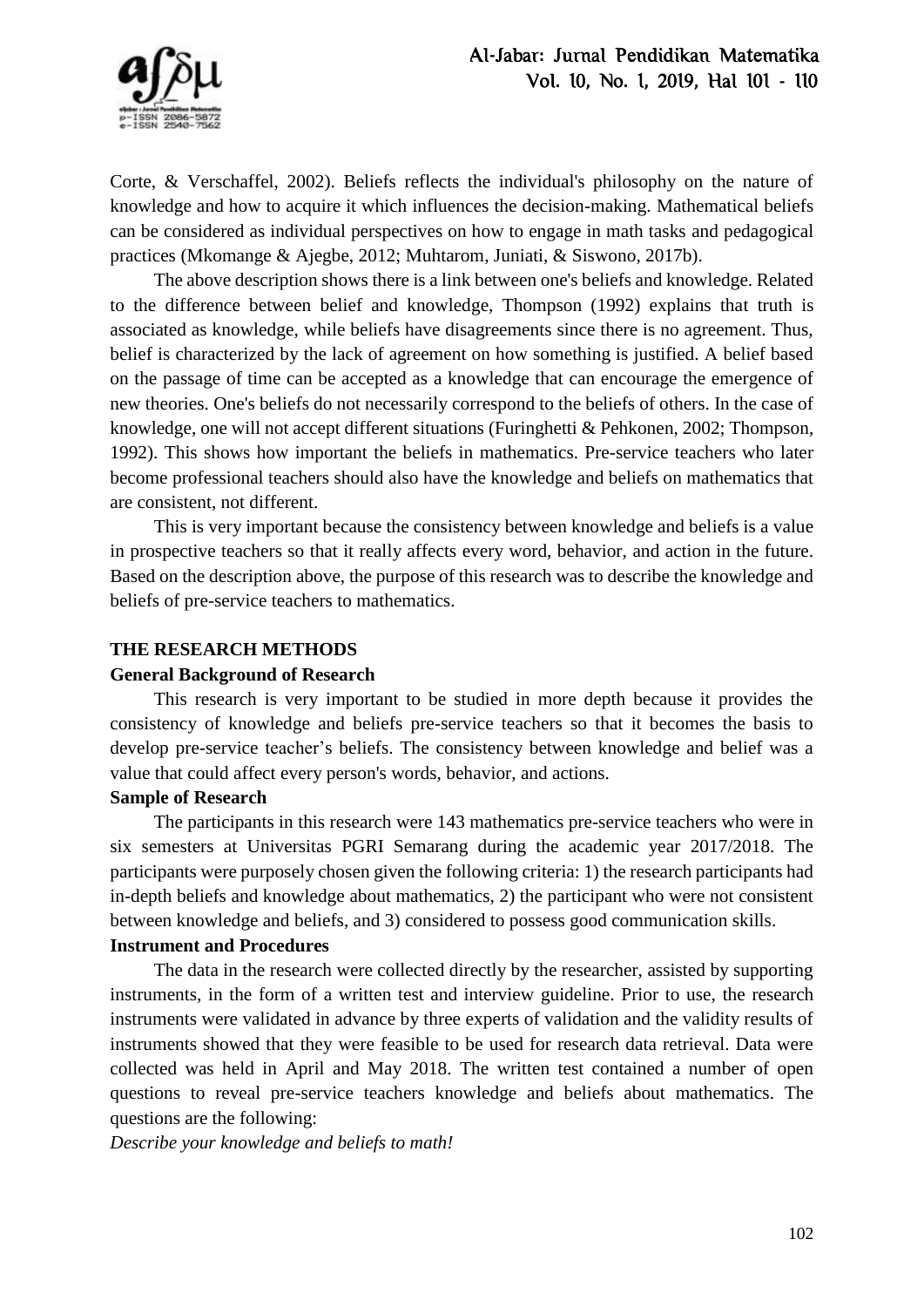

*Describe your knowledge and beliefs about the relationship of mathematical topics to everyday life!* 

*Describe your knowledge and beliefs about the development of mathematical knowledge from the past to the present time!* 

*Have your beliefs in math ever changed? When and what factors do influence it?* 

Based on the results of questionnaire analysis given to students of mathematics preservice teacher, it was generally found that 74.13% or 106 students had instrumentalist beliefs; 24 students had platonist beliefs and 13 students had constructivist beliefs (Table 1). Furthermore, three students who were not consistent between knowledge and beliefs were selected purposively, and further interviews were conducted to provide an in-depth description of the knowledge and beliefs of pre-service teachers to math. We chose Winoto (*male, pseudo name*) a student who tended to have instrumentalist beliefs, Satria (*male, pseudo name*) a student who tended to have platonist beliefs, and Pujiasih (*female, pseudo name*) a student who tended to have constructivist beliefs. Interviews were conducted twice at different times. Then, the first interview and the second interview data were in the triangle to get valid data.

### **Data Analysis**

Quantitative data analysis was presented to describe the percentage of pre-service teachers' knowledge and beliefs and qualitative data analysis done by data reduction technique, data presentation and conclusion (Miles & Huberman, 1992). These three data analysis activities were not hierarchical but were interwoven interrelated activities from before, during and after data collection.

# **THE RESULTS OF THE RESEARCH AND THE DISCUSSION**

The majority of mathematics pre-service teachers who had instrumentalist beliefs consistently had knowledge with what they believed that was to view mathematics as exact science that included numbers, counts, and symbols, and there were 10 pre-service teachers who were different between their knowledge and beliefs. Table 1 clearly explains that there were 22 pre-service teachers believed that mathematics was as the arithmetic to solve problems, 55 pre-service teachers believed that mathematics was an exact science to solve problems; and 29 pre-service teachers viewed mathematics as the science of numbers, symbols, agreements, and logic. Furthermore, 73.5% or 78 pre-service teachers had unchanging beliefs during their lectures at Universitas PGRI Semarang; while there were 28 pre-service teachers experienced a change of belief in mathematics. 80% of the beliefs changes were caused by lecturers of philosophy course and 20% were caused by reading references.

| <b>Table 1. Description of Beliefs</b> |                               |                   |                          |  |
|----------------------------------------|-------------------------------|-------------------|--------------------------|--|
| <b>Beliefs</b><br><b>Categories</b>    | <b>Description</b>            | Percentage<br>(%) | <b>Change of Beliefs</b> |  |
| Instrumentalist                        | Mathematics as the arithmetic | 20.75             | 73.5% of pre-service     |  |
|                                        | to solve the problem          |                   | teachers have relatively |  |
|                                        | Mathematics as<br>an<br>exact | 51.89             | fixed beliefs, and 26.5% |  |
|                                        | science to solve problems     |                   |                          |  |

### **Table 1. Description of Beliefs**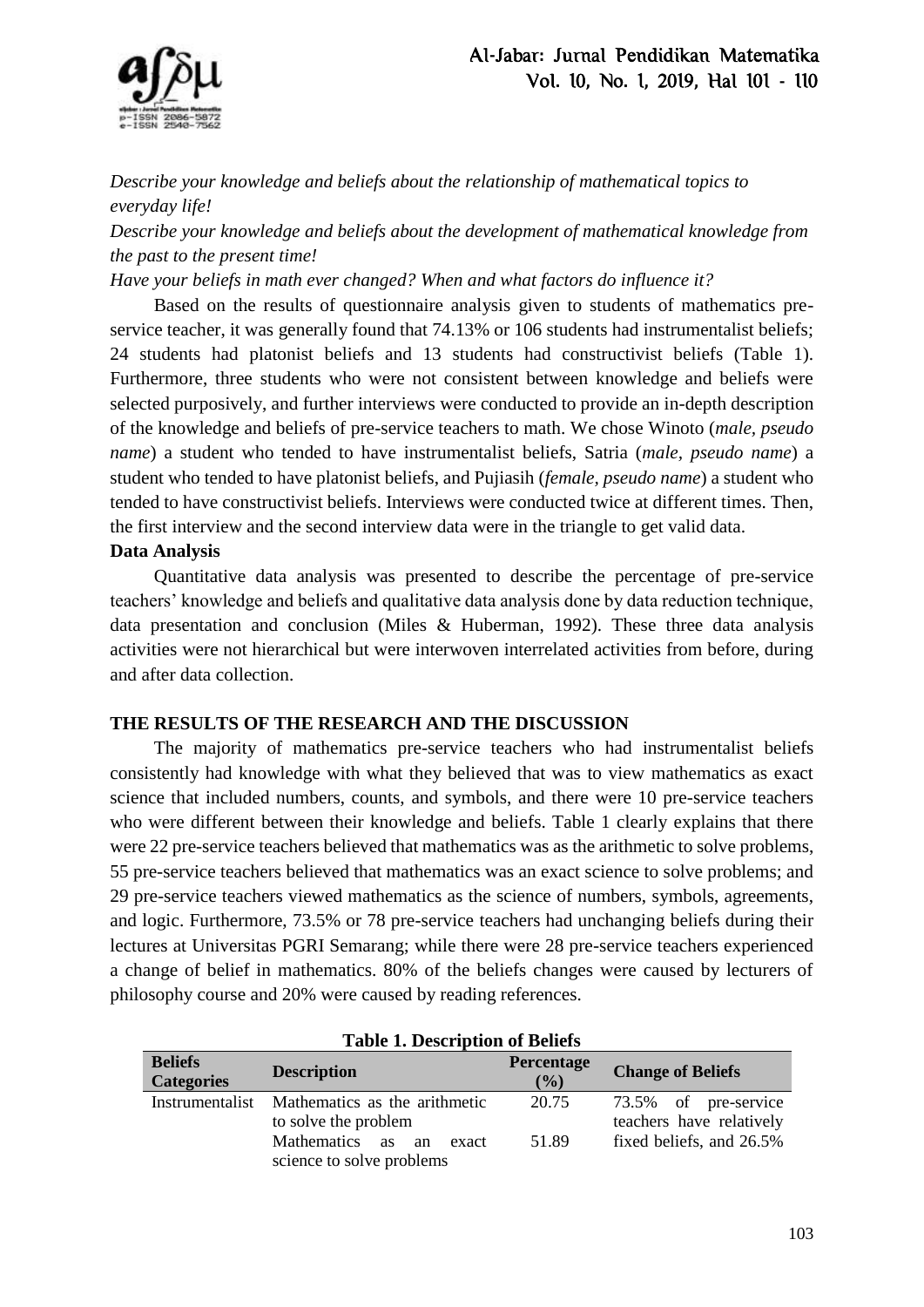

| <b>Beliefs</b><br><b>Categories</b> | <b>Description</b>                                                                                         | Percentage<br>(%) | <b>Change of Beliefs</b>                                                                                                          |
|-------------------------------------|------------------------------------------------------------------------------------------------------------|-------------------|-----------------------------------------------------------------------------------------------------------------------------------|
| <b>Platonist</b>                    | Mathematics as the science of<br>numbers, symbols, agreements<br>and logic                                 | 27.36             | of pre-service teachers<br>change their beliefs.                                                                                  |
|                                     | Mathematics deals with other<br>materials                                                                  | 16.67             | of pre-service<br>54.2%<br>teachers have relatively                                                                               |
|                                     | Mathematics as<br>science<br>a<br>related to daily life and related<br>between concepts                    | 29.17             | fixed beliefs and 45.8%<br>of pre-service teachers<br>change their beliefs.                                                       |
|                                     | Mathematics as a collection of<br>symbols related to each other                                            | 37.50             |                                                                                                                                   |
|                                     | Mathematics as interrelated<br>static knowledge.                                                           | 16.67             |                                                                                                                                   |
| Constructivist                      | The science that man creates<br>through agreements, continues<br>to grow and be useful in<br>everyday life | 100               | 46.15% of pre-service<br>teachers have relatively<br>fixed beliefs and 53.85%<br>of pre-service teachers<br>change their beliefs. |

Whereas from 24 pre-service teachers who had platonist beliefs, there were 17 pre-service teachers who consistently had knowledge with what they believed, 2 pre-service teachers had knowledge in viewing mathematics as a science of numbers, and 5 pre-service teachers viewed mathematics as an exact science with regard to reasoning. It is clearly described in Table 1 that there were 7 pre-service teachers who believed mathematics as a science related to daily life and related among the concepts, 9 pre-service teachers believed mathematics as a collection of related symbols with each other, and 4 pre-service teachers believed in mathematics as interlinked static knowledge. Furthermore, it was shown that there were 13 pre-service teachers who had unchanging beliefs during the lecture at Universitas PGRI Semarang, and 11 preservice teachers experienced a change of beliefs in mathematics caused by lecturer of philosophy subject. Specifically pre-service teachers who had constructivist beliefs, who believed in math was a science created by humans through agreements, constantly evolved and were useful in daily life to solve math problems. There were 7 pre-service teachers who consistently had knowledge with what they believed, and the rest had the knowledge in viewing mathematics as an exact science that included numbers, counts and symbols. The results of this research also showed that there were 6 pre-service teachers who had unchanging beliefs during lectures at Universitas PGRI Semarang; while 7 pre-service teachers experienced a change of beliefs in mathematics caused by lecturer of philosophy subject.

To get a deeper description of the inconsistency between the pre-service teacher's knowledge and beliefs, one subject was chosen from each of the beliefs categories, to be interviewed to provide an in-depth picture of the pre-service teachers' knowledge and beliefs toward mathematics.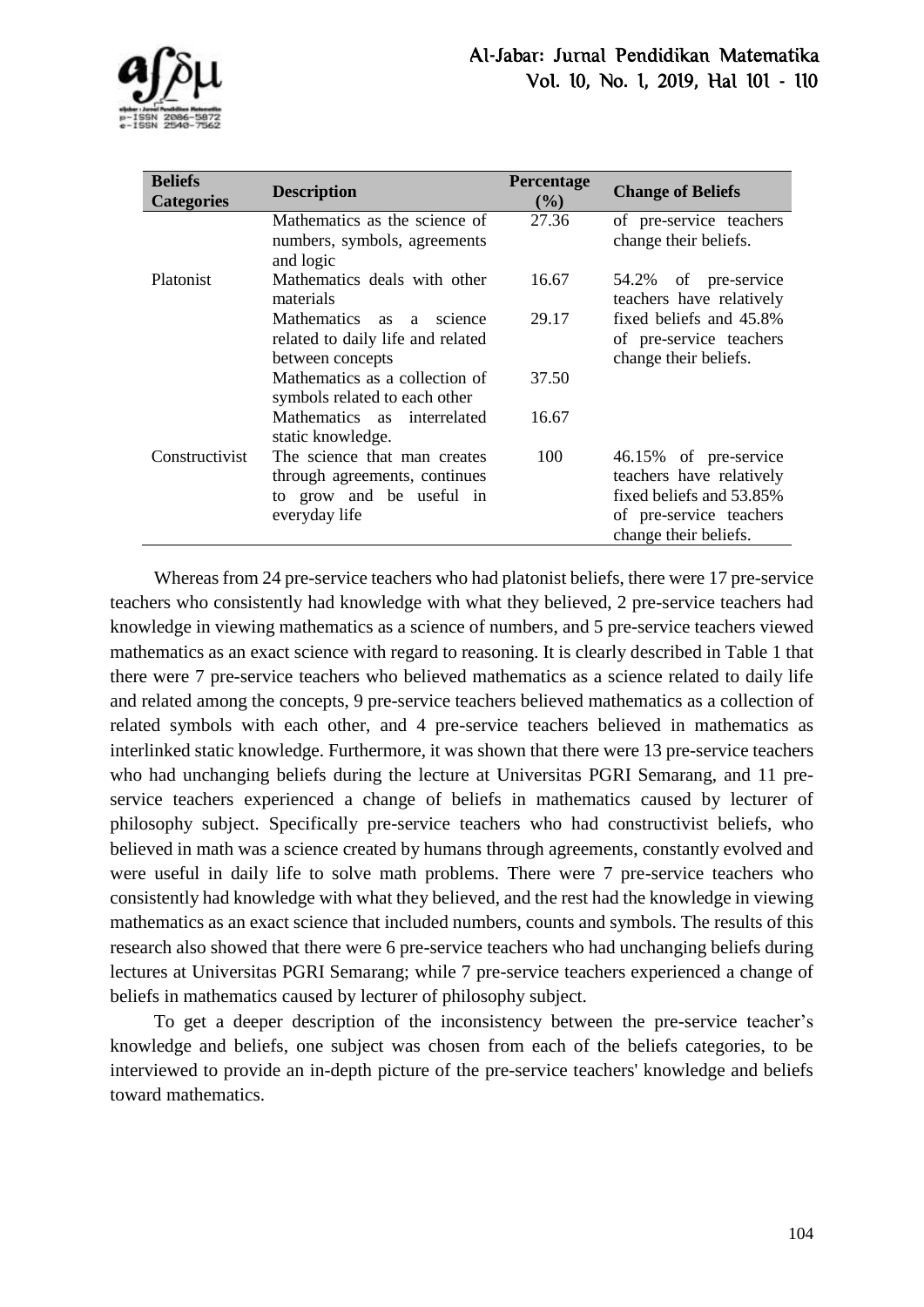

# **Winoto 's knowledge and beliefs about mathematics**

It is obvious Figure 1 shows that Winoto had different knowledge and beliefs about mathematics definition. Mathematics was a collection of definition, axiom, theorem that had been invented by advanced mathematicians that was mutually sustainable that could be used to solve problems in everyday life. The word 'sustainable' meant interconnected among definition, axiom or theorem but was useful for accomplishing tasks in everyday life. However Winoto believed that mathematics was an exact science that was closely related to numbers. This opinion reflected a mathematics view that consisted of a collection of static facts, methods, and rules needed to find answers to specific tasks. Winoto asserted that what he believed as the definition of mathematics never changed. Associated with the relationship of mathematics with everyday life, subject had knowledge that math was used in everyday life such as buying and selling process. Although Winoto understood that math had something to do with everyday life because he found the concept of counting or estimating to set an alarm to make him not late for school in the morning; this did not mean that subject had beliefs that mathematics arose as a result of necessity in everyday situations. This was in line with the subject's statement about the relationship of mathematics to everyday life that never changed because from the beginning until now mathematics is used and applied in everyday life.

Matematika adalah kumpulan definisi, aksioma, keorema yang telah ditemukan oleh matematikawan terdahulu yang saling berkesinambungan yang dapat digunakan wotuk menyelesaikan

Perkesinambungan yang dapat digunakan untuk menyelesaikan<br>Permasalahan dibehidupan sehari-hari Pangerahuan)<br>2. Malematikan digunakkan dalam kehidupan sehari-hari meranya proper<br>1941-beli Saya menemuluan kancep menghilung a membuat alam pasi hari tidak terbentat sekulan (pengetahuan) Saya meyakini bahwa sejak dubulu sampai sekarang macematika degunation dan diterapkan dikebidupan sehan-ham eteyakinan)

- 3. Pengetahuan matematikan sebiman ini mengalami pertembanyan karena selain numus asti ada juga mmus pronchisnya juga (pengetahuan) Keynunan saya bahwa pengetamuan matematika batembang karenon digunawan dalam bidang-bidang binnya misalnya teknik fisika dan hologi; bahwa yang berkembang adalah pengetahuan lainnya yang menggunakan matematik (terpluran)
	- 1. Aya yang saya yamini tentang matemahika tidak penah benutati davi dullu sampai selearary ini

### **Figure 1.** Winoto 's Written Work

Winoto understood that mathematical knowledge had been progressing since in addition to the original formulas there were also practical formulas as well, but this understanding implied that mathematical knowledge was predicted absolute, fixed, unchanging and undeveloped. Something which developed was only a way of solving the problems of mathematics itself. It was like his beliefs that mathematical knowledge developed because it was used in other fields such as engineering, physics and biology; something that developed was another knowledge that used mathematical knowledge. Based on the description above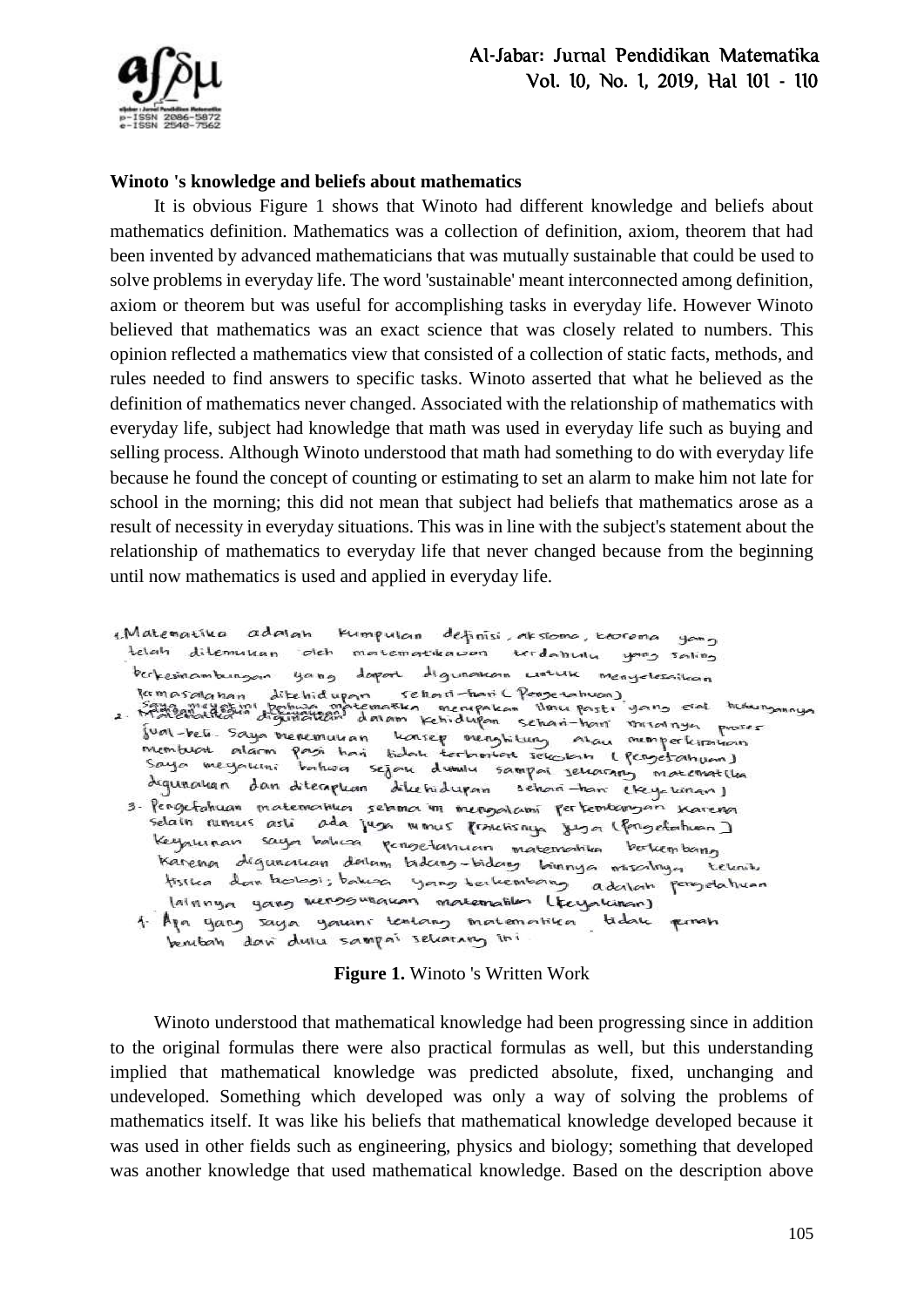

Winoto's beliefs on the nature of mathematics was largely in harmony with instrumentalist beliefs, especially when the subject stated about the mathematics that was closely related to numbers. Certainty was the inherent quality on mathematical activities. The procedure and method used in mathematics guaranteed the correct answer. In line with his beliefs, mathematical knowledge was predicted to be absolute, fixed, did not much change and used to solve problems in everyday life.

#### **Satria 's knowledge and beliefs about mathematics**

It is clearly Figure 2 shows that Satria had different knowledge and beliefs about mathematics definition. Mathematics was a very universal science, was the basis of technology and had an important role in life; and could also be used for everything. The word 'important role' meant useful for solving problems in everyday life. Satria believed that mathematics was an exact science that formed the basis of other sciences. This opinion reflected the views of mathematics that interconnected with other fields of science. What he believed to be the definition of mathematics had changed, and it was influenced by the lecturer. First, Satria believed that mathematics was concerned only with counting, memorizing and formulas. Associated with the relationship of mathematics to everyday life, Satria had knowledge that mathematics was used in everyday life. Mathematics had to do with everyday life. This was in line with his beliefs that the relationship of mathematics to everyday life never changed because from the beginning until now mathematics was used and applied in everyday life.

- 1. Pengetahuan: Matematika adalah limu yang sangat universal, merupakan dasar dan tegnologi dan mempunyai peran penting dalam kehidupan. dan dapat juga<br>digunakan untuk segala sesuatu. Kryakinan: Matematika merupakan ilmu posti yang menjadi dasar dan ilmu lamnya.
- 2. Pengetahwan Matematika digunakan dalam kehidupan sehari-hari misalnya ketika kita membeli suatu borang seperti, pensil, beras, dan gula. Semuajitu Menerapkan matematika Keyakinan: Sejak dulu sampai sekarang matemalika digunakan dan diterapkan dikehidupan sehari-han dan untuk membantu pedagang dalam menghitung laba dan rugi.
- 3. Pengetahuan saya bahwa matematika selama ini mengalami perkembangan karena kalau zaman berufah pasti pangetahuan juga mengalami perkembangan Keyakiran: pengetatuan matematika menyakan dasar dan tegnologi dan Mempunyai peran penting dalam kehidupan. Zaman bantah, pengetahuan matematika, management det desse man behalte maged webmetika.
- 4. Keyakinan saya tentang matematika pernah berubah, dipengaruhi deh dosen mata kuliah filsafat matematika

#### **Figure 2.** Satria 's Written Work

Satria had knowledge and beliefs about the development of the same mathematical knowledge. Subject understood and believed that the knowledge of mathematics had been progressing because if time changed, knowledge must also develop; this opinion implied that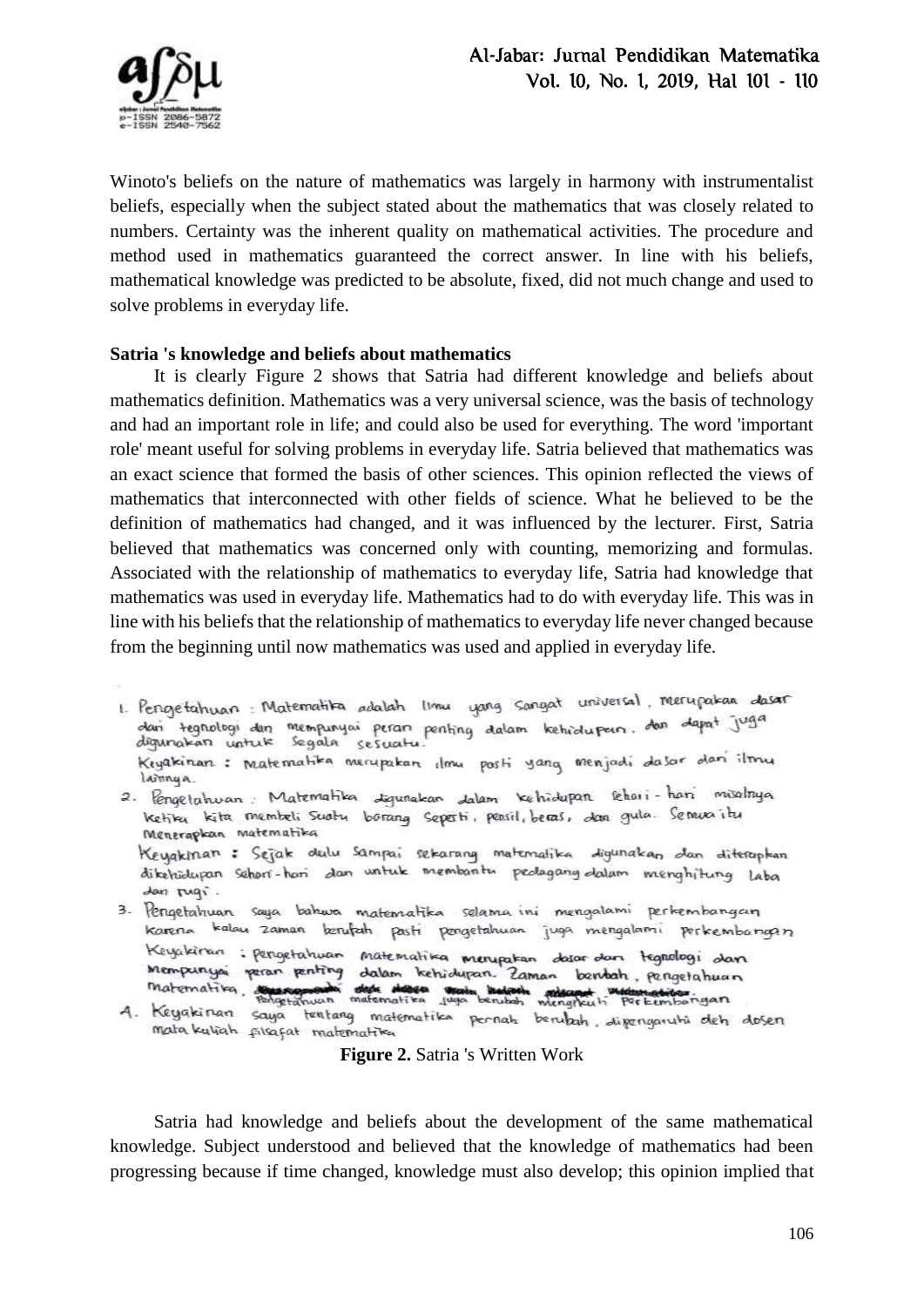

the knowledge of mathematics developed and human beings only found the mathematical concept itself. Based on the description above Satria's beliefs on mathematics was largely in line with platonist beliefs, especially when the subject stated about mathematics as exact science that became the foundation of other sciences. One needed to master mathematical concepts and understood the relationship between mathematical concepts because mathematics had a deductive and consistent mindset of truth. In line with his choice, it emphasized that mathematics was the basis of technology and had an important role in life; and could also be used for everything.

# **Pujiasih 's knowledge and beliefs about mathematics**

I. Caya memiliki pengetehuan buhun matematika merupakan ratunga ilmu pengetuhuan.<br>Ini membertuan gambaran buhuk matematika ilmu yang sanyar universal, l<br>nierupakan dasar dari teknologi dan bermangaat untuk menyeleraikan ma Kahidupan cehari - hari -Kebudupan Cehari - hari .<br>Keyahinen saya bentang matematika abatah suatu cabang elimu yang membangur suatu pola pemiliuran yang lagis, sistematis dan baku. 2. Saya memiliki pengerahuan bahwa pengetahuan matematika digunahan dalam Inchidupan schoni - hari. lechidupan sehari-lam.<br>Misalnya çaya sendiri sebagai seorang perempuan teritanya kidati lepas dari<br>Misalnya çaya sendiri sebagai seoran: yong namanya juat-tooli Lipatar. yang namanya juat-boli dipatar:<br>Ada suadu beg<sub>patan</sub> juat beli duana dan itu berbautan dengan satu maten yang ada ditinghat SMP youth Sistem personanan linier dua Variabel. Soya meyatimi bahwa matematika muncul sebagai alahas dari leebutuhan dalam Suleasi cehari-hari Toupe adanya matamatika belum kembu aletivitas datam hebidupan<br>Suleasi-hari beriatan laman l Subasi-hari berjalan lancar begitu juga Sebulukunya.<br>3. Saya memilitu fengerahuan buhun matematikawan celalu melahirkan irovasi-movasi<br>10. basa balaw fenemuan dolil teorema dalam motomatika. Keyakinan : pengedahuan matematika mengatami perkembangan misalnya ada suatu perisishaan Keyarinan : pengeraniyan minimumo .<br>1999 manual : Kemudian perusahaan tercebut dalam membuat batik musih inenggunakan cara banyak<br>1999 manual : Kemudian perusahaan tercebut mulai merasa tersebani karena banyak<br>1998 menampu ide yang baru untuk menyereraikan mumilik asegan dengan menghitung, menghapat<br>4. Awalnya caya meyatuni bahwa matematika honya berkautan dengan menghitung, menghapat<br>1 same saya terubah. Matematika iku surrupakan cabang ila

# **Figure 3.** Pujiasih 's Written Work

It is obvious Figure 3 shows that Pujiasih had different knowledge and beliefs about mathematics definition. Mathematics was the queen of knowledge, this gave the idea that mathematics was a science that was very universal, was the basis of technology and useful for solving problems in everyday life. Then Pujiasih believed that mathematics was a branch of science that built a logical, systematic and standardized pattern of thought. Pujiasih asserted that what she believed to be the definition of mathematics had changed, and it was influenced by a lecturer. First, the subject believed that mathematics dealt only with counting, memorizing and formulas only. Associated with the relationship of mathematics to everyday life, the subject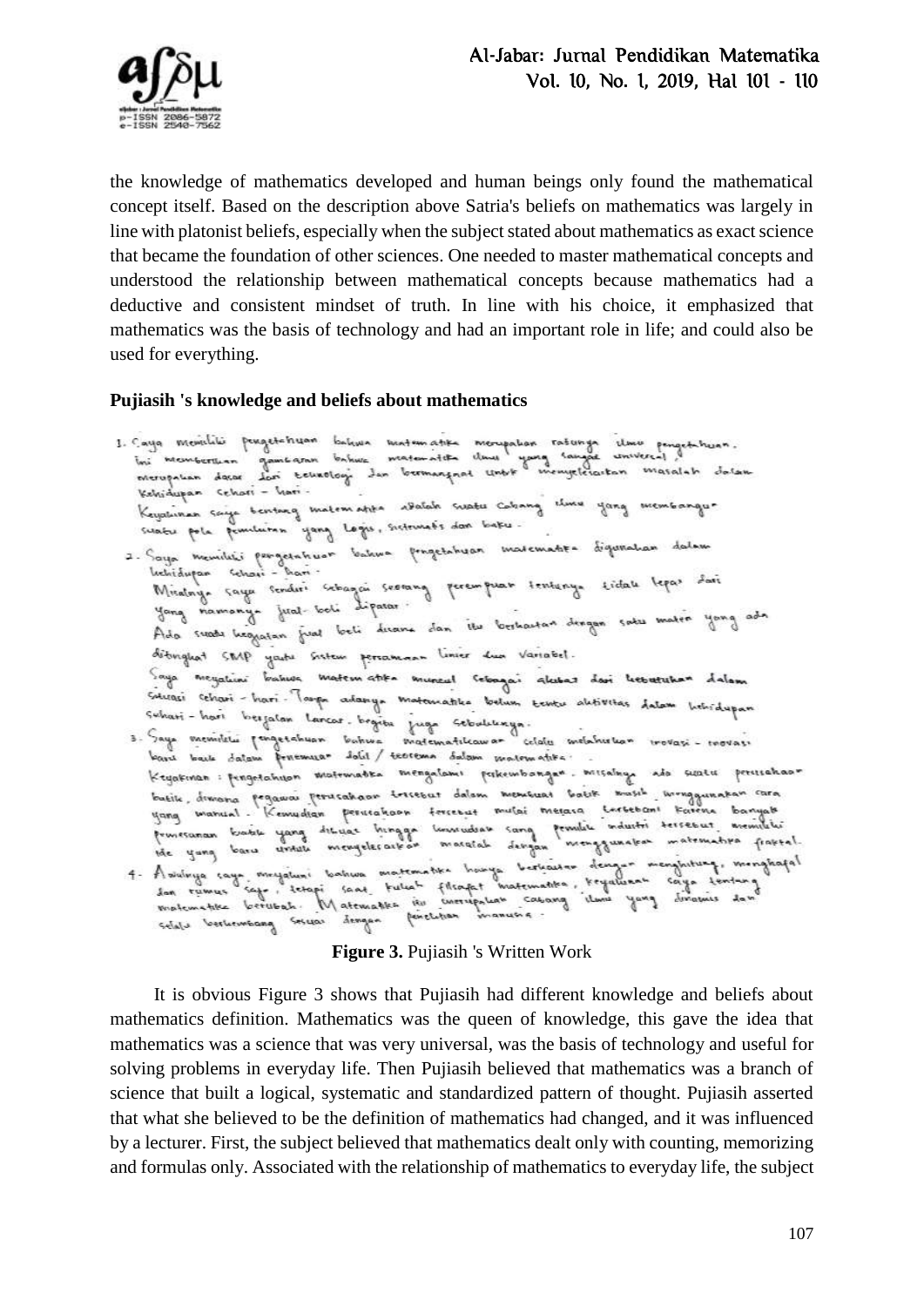

had knowledge that mathematics was used in everyday life. Pujiasih had beliefs that mathematics arose as a result of necessity in everyday situations. This was in line with her beliefs that if there was no mathematics, the activities in everyday life did not run smoothly, and vice versa. It showed that the subject already understood that mathematics developed due to problems in everyday life. Then mathematics was used to solve the problem. The subject had knowledge and beliefs about the same development of mathematical knowledge that was mathematicians always created new innovations in the discovery of theorems/theorems in mathematics. Based on the description above, her beliefs in mathematics was in harmony with the constructivist beliefs; she believed that mathematicians always created new innovations both in the discovery of theorems/theorems in mathematics.

It was clear that the results of the research indicated that there was the knowledge that was not believed to be beliefs by some mathematics pre-service teachers, whereas the consistency between knowledge and beliefs was a value that could affect every word, behavior, and actions of pre-service teachers. This was reinforced by Artzt (1999) and Leder & Forgasz (2002) who state that belief is as a system integrated with knowledge and its goal influences the practice of mathematics learning. Belief is as an inevitable interaction between thought and feeling. On one hand, belief is part of a highly subjective knowledge, and on the other hand, feeling and belief are often overlapping and difficult to distinguish.

The results also showed that there was a change of beliefs held by students. This change was influenced by themselves and the environment, especially the lecture activity by the lecturer, so that it could change whenever every person experienced the formation, alteration or reinforcement of his/her beliefs. The process of formation of the beliefs of a student is influenced by the process of interaction with the student's social system, and especially the classroom environment that is encountered on the occasion of every learning activity (Muhtarom, Juniati, Siswono, & Rahmatika, 2018). This is reinforced by Eynde, Corte, & Verschaffel (2002) who state that mathematics education, the class context, and him/herself, simultaneously influence mathematical beliefs. The three aspects are mutually related to each other in forming mathematical beliefs in students. Beliefs reflect the individual's philosophy of the nature of knowledge and how to acquire it which in turn affects the decision-making and learning approaches undertaken. Teacher's mathematical beliefs can be considered as individual perspectives on how to engage in math tasks and pedagogical practices (Mkomange & Ajegbe, 2012; Muhtarom, Juniati, & Siswono, 2017b). Muhtarom, Juniati, & Siswono (2017b) explains that a large number of university pre-service students to become mathematics teachers who hold platonist views is due to their mathematics experience at school, and university courses have also strengthened these beliefs. Belief is an important thing that must be instilled in children early on as it can be the basis for disposition, the basis for action, the basis for change and the basis for learning (Chapman, 2015).

Furthermore this discussion has reinforced the views of some previous researchers, for example (Amirali & Halai, 2010; Beswick, 2012; Ernest, 1989; Felbrich, Kaiser, & Schmotz, 2012; Muhtarom, Juniati, & Siswono, 2017a; Siswono, Kohar, & Hartono, 2017; Thompson, 1992). Instrumentalist beliefs believe that mathematics is a set of tools made of a set of facts,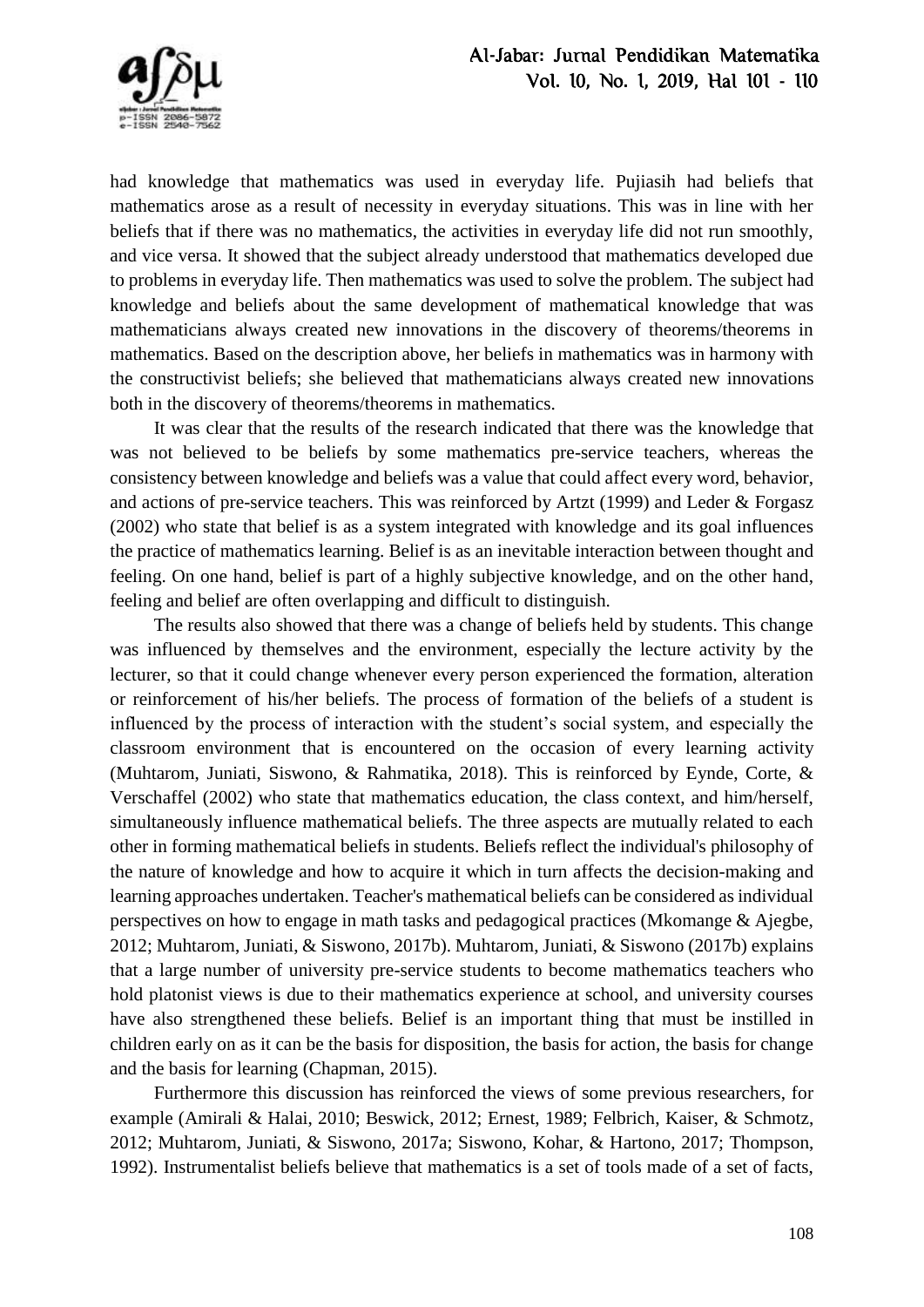

rules that are not interrelated but useful (Ernest, 1989); mathematics is such as the set of unrelated but useful rules and facts (Muhtarom, Juniati, & Siswono, 2017a). Platonist beliefs believe in mathematics as a static system of a set of rules, concepts, and theorems (Felbrich, Kaiser and Schmotz, 2012; Thompson, 1992) and Muhtarom, Juniati, & Siswono (2018) states that mathematics is found, not created. Thus the existence of mathematics can be used to solve problems in everyday life. While constructivist beliefs believe mathematical knowledge continues to evolve according to the pattern of discovery and the results remain open for revision (Ernest, 1989). Felbrich, Kaiser, & Schmotz (2012) explains the problem is found together in a mathematical topic then used to solve problems on the mathematical topic itself as well as other daily life issues.

# **CONCLUSION AND SUGGESTION**

The majority of mathematics pre-service teachers who are instrumentalists consistently have knowledge with what they believe namely viewing mathematics as exact science that includes numbers, counts and symbols. Furthermore, from 24 platonist mathematics pre-service teachers there are 17 pre-service teachers who consistently have knowledge with what they believe, and 13 pre-service teachers of constructive mathematics teachers are 7 pre-service teachers who consistently have knowledge with what they believe, the rest have different knowledge and belief. Lecturers should facilitate the formation of pre-service teacher's knowledge and beliefs towards constructivist in accordance with the demands of the curriculum in Indonesia.

# **REFERENCES**

- Amirali, M., & Halai, A. (2010). Teachers' knowledge about the nature of mathematics: A Survey of Secondary school teachers in Karachi, Pakistan. *Bulletin of Education and Research*, 32(2), 45-61.
- Artzt, A. F. (1999). A structure to enable preservice teachers of mathematics to reflect on their teaching. *Journal of Mathematics Teacher Education*, 2(2), 143-166.
- Beswick, Kim. (2012). Teachers' beliefs about school mathematics and mathematicians' mathematics and their relationship to practice. *Educational Studies in Mathematics*, 79(1), 127-147.
- Chapman, O. (2015). Mathematics teachers' knowledge for teaching problem solving. *LUMAT*, 3 (1), 19-36.
- Ernest, P. (1989). The Impact of Beliefs on the Teaching of Mathematics*. Science and Technology Education*, 35, 99-101.
- Eynde, Peter Op't. Corte, E.D, dan Verschaffel, L. (2002). Framing Students' Mathematics-Related Belief. A Quest for Conseptual Clarity and a Comprehensive Categorization. dalam Gilah, L. C, Erkki, P dan Gunter, T. (ed). *Belief: A Hidden Variable in Mathematics Education?.* Dordrecht: Kluwer Academic Publishers.